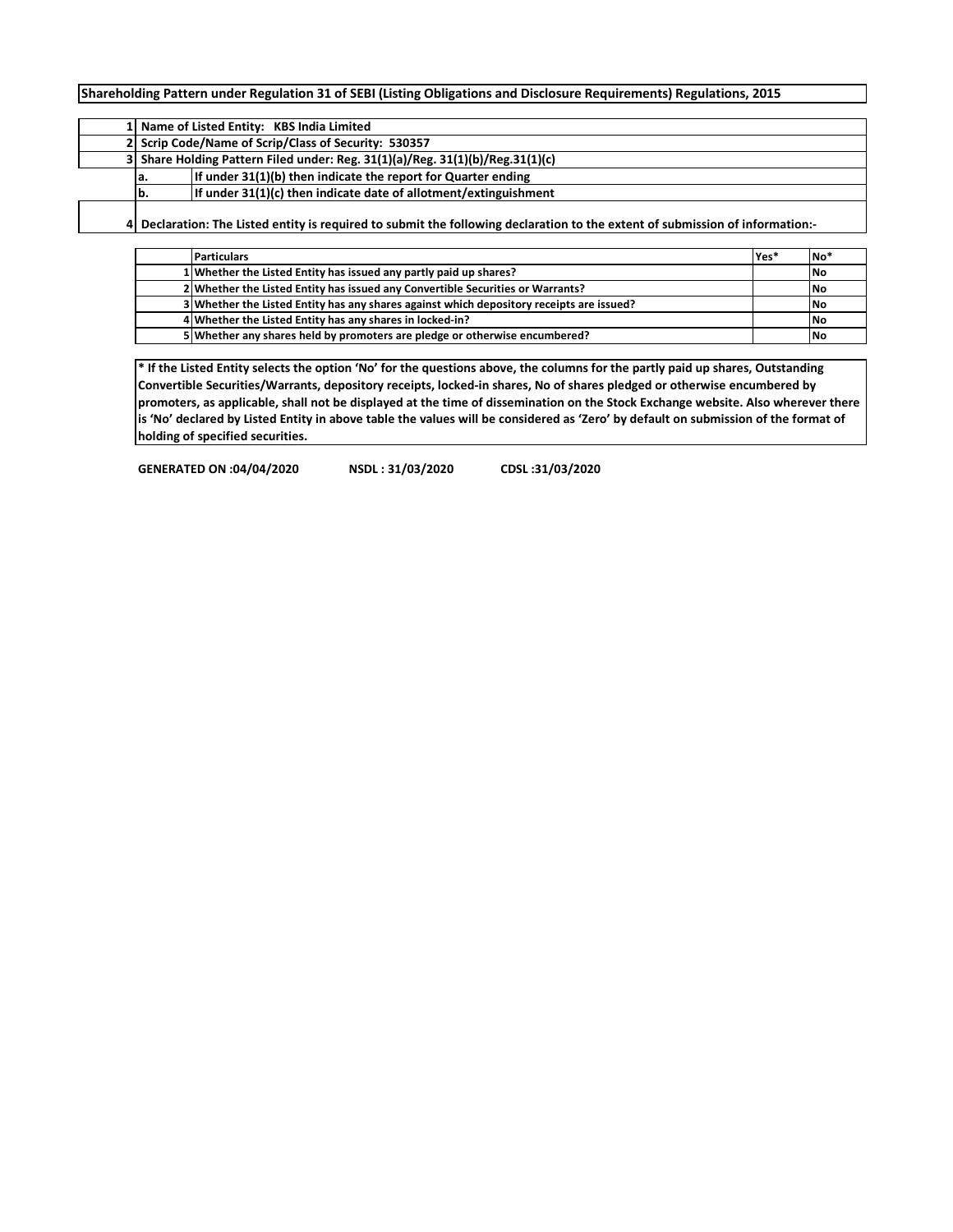|          | <b>KBS India Limited</b>                                    |               |                       |              |                  |                 |                          |                                          |            |                                            |                  |                    |                                 |                     |                   |                         |                  |               |
|----------|-------------------------------------------------------------|---------------|-----------------------|--------------|------------------|-----------------|--------------------------|------------------------------------------|------------|--------------------------------------------|------------------|--------------------|---------------------------------|---------------------|-------------------|-------------------------|------------------|---------------|
|          | Table I - Summary Statement holding of specified securities |               |                       |              |                  |                 |                          |                                          |            |                                            |                  |                    |                                 |                     |                   |                         |                  |               |
|          |                                                             |               |                       |              |                  |                 |                          |                                          |            |                                            |                  |                    |                                 |                     |                   |                         |                  |               |
| Category | Category of shareholder                                     | <b>Number</b> | No. of fully          | No. of       | No. of           | Total nos.      | Sharehol                 |                                          |            | Number of Voting Rights held in each class |                  | No. of<br>Sharehol |                                 | Number of Locked in |                   | <b>Number of Shares</b> | <b>Number of</b> |               |
|          |                                                             |               | paid up equity Partly |              | shares           | shares held     | ding as a of securities  |                                          |            |                                            |                  | <b>Shares</b>      | ding, as a shares               |                     |                   | pledged or otherwise    | equity shares    |               |
|          |                                                             |               | sharehold shares held | paid-up      | underlyin        |                 | % of total               |                                          |            |                                            |                  | Underlyin %        |                                 |                     |                   | encumbered              |                  | held in       |
|          |                                                             | ers           |                       | equity       |                  |                 | no. of                   | <b>No of Voting Rights</b><br>Total as a |            |                                            |                  |                    | assuming No. (a)                |                     | As a % of No. (a) |                         | As a % of        | dematerialise |
|          |                                                             |               |                       | shares       | <b>Depositor</b> |                 | shares                   | % of                                     |            |                                            |                  | Outstandi full     |                                 |                     | total             |                         | total            | d form        |
|          |                                                             |               |                       | held         |                  |                 | (calculate               |                                          |            |                                            | $(A+B+C)$        | ng                 | conversio                       |                     | <b>Shares</b>     |                         | <b>Shares</b>    |               |
|          |                                                             |               |                       |              | Receipts         |                 | d as per                 | Class eg:                                | Class eg:  | Total                                      |                  | convertib in of    |                                 |                     | held(b)           |                         | held(b)          |               |
|          |                                                             |               |                       |              |                  |                 | SCRR,                    |                                          |            |                                            |                  |                    | convertib                       |                     |                   |                         |                  |               |
|          |                                                             |               |                       |              |                  |                 | 1957)                    |                                          |            |                                            |                  | securities le      |                                 |                     |                   |                         |                  |               |
|          |                                                             |               |                       |              |                  |                 | (VIII)As a               |                                          |            |                                            |                  |                    | (including securities<br>`(XI)≡ |                     |                   |                         |                  |               |
| (1)      | (II)                                                        | (III)         | (IV)                  | (V)          | (VI)             | $(VII) =$       | % of                     |                                          |            | (IX)                                       |                  | (X)                | $(VII)+(X)$                     | (XII)               |                   | (XIII)                  |                  | (XIV)         |
|          |                                                             |               |                       |              |                  | $(IV)+(V)+(VI)$ | $(A+B+C2)$               |                                          |            |                                            |                  |                    | As a % of                       |                     |                   |                         |                  |               |
|          |                                                             |               |                       |              |                  |                 |                          |                                          |            |                                            |                  |                    |                                 |                     |                   |                         |                  |               |
| (A)      | <b>Promoter &amp; Promoter Group</b>                        |               | 3113128               | $\Omega$     | 0                | 3113128         | 36.5340                  | 3113128                                  | $\Omega$   | 3113128                                    | 36.5340          |                    | 36.5340                         | $\Omega$            | 0.0000            | $\Omega$                | 0.0000           | 3113128       |
| (B)      | <b>Public</b>                                               | 777           | 5408060               | $\mathbf{r}$ |                  | 5408060         | 63.4660                  | 5408060                                  | ΩL         | 5408060                                    | 63.4660          |                    | 63.4660                         |                     | 0.0000 NA         |                         | <b>NA</b>        | 5265525       |
| (C)      | Non Promoter - Non Public                                   |               |                       |              |                  |                 |                          |                                          |            |                                            |                  |                    |                                 |                     | 0.0000 NA         |                         | <b>NA</b>        |               |
| (C1)     | <b>Shares Underlying DRs</b>                                | $\Omega$      | n                     |              |                  |                 | 0.0000                   |                                          | $\Omega$   |                                            | 0.0000           |                    | 0.0000                          |                     | 0.0000 NA         |                         | <b>NA</b>        | $\Omega$      |
|          |                                                             |               |                       |              |                  |                 |                          |                                          |            |                                            |                  |                    |                                 |                     |                   |                         |                  |               |
| (C2)     | <b>Shares Held By Employee Trust</b>                        | $\Omega$      |                       |              |                  |                 | 0.0000                   |                                          |            |                                            | 0.0000           | $\Omega$           | 0.0000                          |                     | 0.0000 NA         |                         | <b>NA</b>        | ۵I            |
|          | <b>Total</b>                                                | 782           | 8521188               |              |                  |                 | 8521188 100.0000 8521188 |                                          | $^{\circ}$ |                                            | 8521188 100.0000 |                    | 0 100.0000                      |                     | 0.0000            | $\Omega$                | 0.0000           | 8378653       |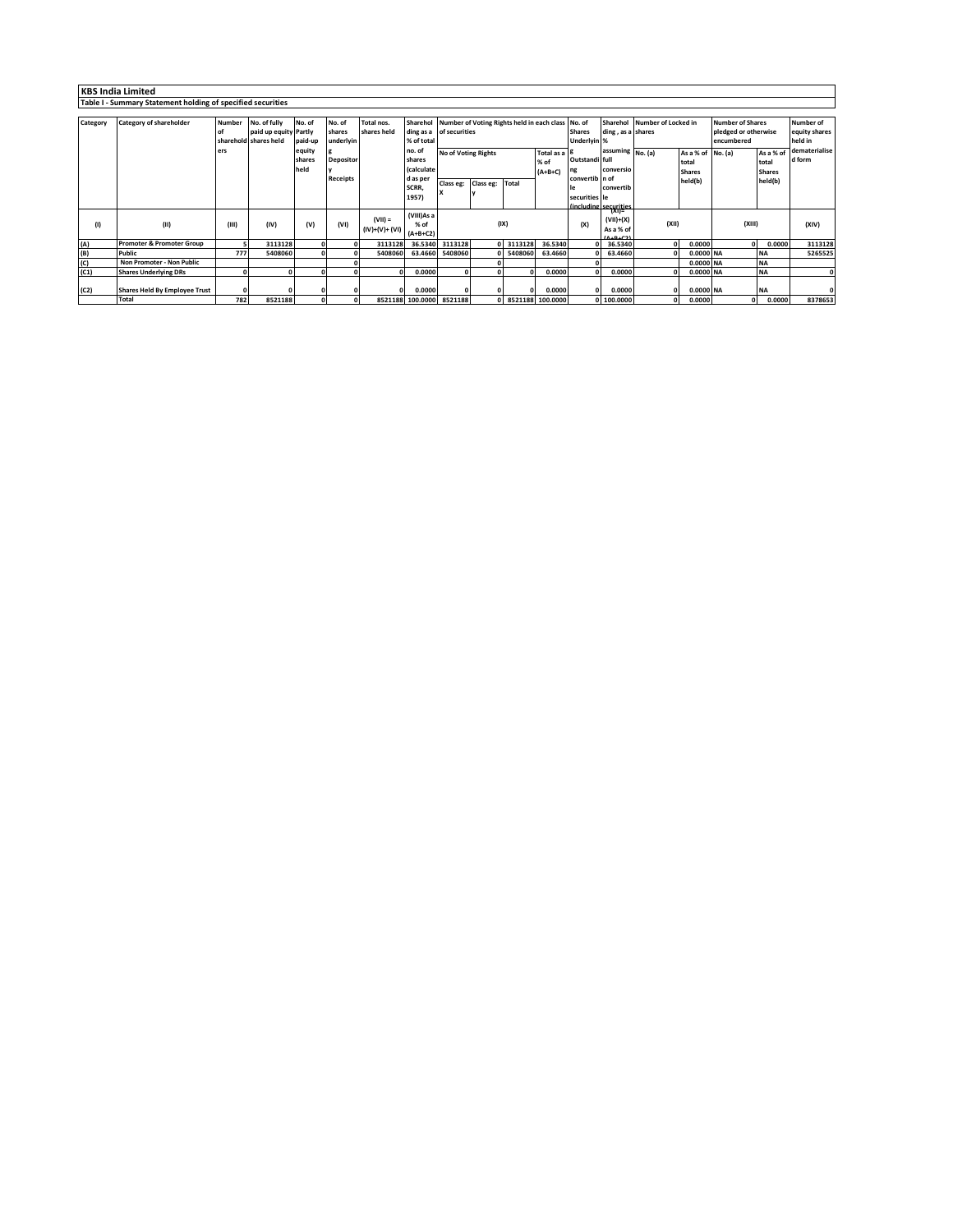|     | <b>KBS India Limited</b>                                                             |            |                             |                                                  |                                       |                                    |                           |                                                      |                                                                    |               |                                                                   |                   |                                                            |                                                          |                              |                                                        |                                                               |                                                |                                                        |
|-----|--------------------------------------------------------------------------------------|------------|-----------------------------|--------------------------------------------------|---------------------------------------|------------------------------------|---------------------------|------------------------------------------------------|--------------------------------------------------------------------|---------------|-------------------------------------------------------------------|-------------------|------------------------------------------------------------|----------------------------------------------------------|------------------------------|--------------------------------------------------------|---------------------------------------------------------------|------------------------------------------------|--------------------------------------------------------|
|     | Table II - Statement showing shareholding pattern of the Promoter and Promoter Group |            |                             |                                                  |                                       |                                    |                           |                                                      |                                                                    |               |                                                                   |                   |                                                            |                                                          |                              |                                                        |                                                               |                                                |                                                        |
|     | Category & Name of the<br>shareholders                                               | PAN        | Nos. of<br>sharehol<br>ders | No. of fully<br>paid up<br>equity shares<br>held | Partly<br>paid-up<br>equity<br>shares | No. of<br>shares<br>underlvin      | Total nos.<br>shares held | Sharehol<br>ding %<br>calculate                      | Number of Voting Rights held in each class No. of<br>of securities |               |                                                                   |                   | <b>Shares</b><br>Underlvi                                  | ding, as a shares<br>%                                   | Sharehol Number of Locked in |                                                        | <b>Number of Shares</b><br>pledged or otherwise<br>encumbered |                                                | Number of<br>equity shares<br>held in<br>dematerialise |
|     |                                                                                      |            |                             |                                                  | held                                  | <b>Deposito</b><br><b>Receipts</b> |                           | d as per<br>SCRR,<br>1957 As a<br>% of<br>$(A+B+C2)$ | No of Voting Rights                                                |               | <b>Total as</b><br>% of<br>$(A+B+C)$<br>Class eg: Class eg: Total |                   | ng<br>Outstand full<br>ing<br>convertib<br>le<br>securitie | assuming No. (a)<br>conversio<br>n of<br>convertib<br>le |                              | As a % of No. (a)<br>total<br><b>Shares</b><br>held(b) |                                                               | As a % of<br>total<br><b>Shares</b><br>held(b) | d form                                                 |
|     | (1)                                                                                  | (II)       | (III)                       | (IV)                                             | (V)                                   | (v <sub>1</sub> )                  | $(VIII) =$                | (VIII) As a<br>$%$ of                                |                                                                    | (IX)          |                                                                   |                   | securitie<br>$(XI)$ =<br>$(VII)+(X)$<br>(X)                |                                                          | (XII)                        |                                                        | (XIII)                                                        |                                                | (XIV)                                                  |
|     |                                                                                      |            |                             |                                                  |                                       |                                    | $(IV)+(V)+(VI)$           | $(A+B+C2)$                                           |                                                                    |               |                                                                   |                   |                                                            | As a % of                                                |                              |                                                        |                                                               |                                                |                                                        |
|     | Indian                                                                               |            |                             |                                                  |                                       |                                    |                           |                                                      |                                                                    |               |                                                                   |                   |                                                            |                                                          |                              |                                                        |                                                               |                                                |                                                        |
|     | Individuals / Hindu Undivided                                                        |            |                             |                                                  |                                       |                                    |                           |                                                      |                                                                    |               |                                                                   |                   |                                                            |                                                          |                              |                                                        |                                                               |                                                |                                                        |
| (a) | Family<br><b>Tushar Suresh Shah</b>                                                  | AABPS6518C |                             | 3113128<br>2209688                               | $\circ$<br>$\Omega$                   | $\Omega$<br>$\Omega$               | 3113128<br>2209688        | 25.9317                                              | 36.5340 3113128<br>2209688                                         |               | 0 3113128<br>220968                                               | 36,5340<br>25.931 | n                                                          | 36,5340<br>25.9317                                       | $\Omega$                     | 0.0000<br>0.0000                                       | n                                                             | 0.0000<br>0.0000                               | 3113128<br>2209688                                     |
|     | Madhu Suresh Shah                                                                    | BRNPS2685C |                             | 881220                                           | $\Omega$                              | $\Omega$                           | 881220                    | 10.3415                                              | 881220                                                             | O.            | 88122                                                             | 10.3415           |                                                            | 10.3415                                                  |                              | 0.0000                                                 |                                                               | 0.0000                                         | 881220                                                 |
|     | Tanya Tushar Shah                                                                    | DONPS0249H |                             | 20000                                            |                                       | $\Omega$                           | 20000                     | 0.2347                                               | 20000                                                              |               | 2000                                                              | 0.2347            |                                                            | 0.2347                                                   |                              | 0.0000                                                 |                                                               | 0.0000                                         | 20000                                                  |
|     | Namita Tushar Shah                                                                   | AXSPS3192C |                             | 1120                                             |                                       |                                    | 1120                      | 0.0131                                               | 1120                                                               |               | 1120                                                              | 0.0131            |                                                            | 0.0131                                                   |                              | 0.0000                                                 |                                                               | 0.0000                                         | 1120                                                   |
|     | Tanav Tushar Shah                                                                    | CIOPS3101C |                             | 1100                                             |                                       |                                    | 1100                      | 0.0129                                               | 1100                                                               |               | 1100                                                              | 0.0129            |                                                            | 0.0129                                                   |                              | 0.0000                                                 |                                                               | 0.0000                                         | 1100                                                   |
|     | Central Government / State                                                           |            |                             |                                                  |                                       |                                    |                           |                                                      |                                                                    |               |                                                                   |                   |                                                            |                                                          |                              |                                                        |                                                               |                                                |                                                        |
| (b) | Government(s)                                                                        |            | n                           |                                                  | n                                     | n                                  |                           | 0.0000                                               |                                                                    | $\Omega$      |                                                                   | 0.0000            |                                                            | 0.0000                                                   | n                            | 0.0000                                                 |                                                               | 0.0000                                         | $\circ$                                                |
| (c) | <b>Financial Institutions / Banks</b>                                                |            | $\sqrt{2}$                  |                                                  | $\Omega$                              | $\mathbf{0}$                       |                           | 0.0000                                               | $\Omega$                                                           | $\mathbf{o}$  |                                                                   | 0.0000            |                                                            | 0.0000                                                   |                              | 0.0000                                                 |                                                               | 0.0000                                         | $\circ$                                                |
| (d) | Any Other (Specify)                                                                  |            | $\mathbf{a}$                |                                                  | $\sqrt{2}$                            | $\Omega$                           |                           | 0.0000                                               |                                                                    | $\Omega$      |                                                                   | 0.0000            |                                                            | 0.0000                                                   |                              | 0.0000                                                 |                                                               | 0.0000                                         | $\Omega$                                               |
|     | Sub Total (A)(1)                                                                     |            | ×,                          | 3113128                                          | $\mathbf{r}$                          | $\Omega$                           | 3113128                   |                                                      | 36.5340 3113128                                                    |               | 0 3113128                                                         | 36,5340           |                                                            | 36,5340                                                  |                              | 0.0000                                                 |                                                               | 0.0000                                         | 3113128                                                |
|     | Foreign                                                                              |            |                             |                                                  |                                       |                                    |                           |                                                      |                                                                    |               |                                                                   |                   |                                                            |                                                          |                              |                                                        |                                                               |                                                |                                                        |
|     | <b>Individuals (Non-Resident</b><br><b>Individuals / Foreign</b>                     |            |                             |                                                  |                                       |                                    |                           |                                                      |                                                                    |               |                                                                   |                   |                                                            |                                                          |                              |                                                        |                                                               |                                                |                                                        |
| (a) | Individuals]                                                                         |            | n                           |                                                  | n                                     |                                    | n                         | 0.0000                                               | $\Omega$                                                           | O             |                                                                   | 0.0000            |                                                            | 0.0000                                                   | n                            | 0.0000                                                 |                                                               | 0.0000                                         | $\Omega$                                               |
| (b) | Government                                                                           |            | $\mathbf{a}$                |                                                  | $\sqrt{2}$                            | $\Omega$                           |                           | 0.0000                                               | $\Omega$                                                           | $\Omega$      |                                                                   | 0.0000            |                                                            | 0.0000                                                   |                              | 0.0000                                                 |                                                               | 0.0000                                         | $\mathbf{0}$                                           |
| (c) | Institutions                                                                         |            | $\sqrt{2}$                  |                                                  | $\Omega$                              | $\mathbf{0}$                       |                           | 0.0000                                               | $\mathbf{0}$                                                       | $\mathbf{o}$  |                                                                   | 0.0000            |                                                            | 0.0000                                                   |                              | 0.0000                                                 |                                                               | 0.0000                                         | $\mathbf{0}$                                           |
| (d) | <b>Foreign Portfolio Investor</b>                                                    |            | $\mathbf{a}$                |                                                  | $\sqrt{2}$                            | $\Omega$                           |                           | 0.0000                                               | $\sqrt{2}$                                                         | $\Omega$      |                                                                   | 0.0000            |                                                            | 0.0000                                                   |                              | 0.0000                                                 |                                                               | 0.0000                                         | $\mathbf{0}$                                           |
| (e) | <b>Any Other (Specify)</b><br>Sub Total (A)(2)                                       |            | n<br>$\sqrt{2}$             |                                                  | $\mathbf{r}$<br>$\sqrt{2}$            | $\Omega$<br>$\sqrt{2}$             |                           | 0.0000                                               | $\Omega$                                                           | $\Omega$<br>n |                                                                   | 0.0000            |                                                            | 0.0000<br>0.0000                                         |                              | 0.0000                                                 |                                                               | 0.0000<br>0.0000                               | $\overline{0}$<br>$\sqrt{2}$                           |
|     |                                                                                      |            |                             |                                                  |                                       |                                    |                           | 0.0000                                               |                                                                    |               |                                                                   | 0.0000            |                                                            |                                                          |                              | 0.0000                                                 |                                                               |                                                |                                                        |
|     | <b>Total Shareholding Of Promoter</b><br>And Promoter Group (A)=                     |            |                             |                                                  |                                       |                                    |                           |                                                      |                                                                    |               |                                                                   |                   |                                                            |                                                          |                              |                                                        |                                                               |                                                |                                                        |
|     | $(A)(1)+(A)(2)$                                                                      |            |                             | 3113128                                          | $\Omega$                              | $\Omega$                           |                           | 3113128 36,5340 3113128                              |                                                                    |               | 0 3113128                                                         | 36.5340           | $\Omega$                                                   | 36,5340                                                  | $\Omega$                     | 0.0000                                                 | $\Omega$                                                      | 0.0000                                         | 3113128                                                |

**Details of Shares which remain unclaimed may be given hear along with details such as number of shareholders, outstanding shares held in demat/unclaimed suspense account, voting rights which are frozen etc.**

Note:<br>(1) PAN would not be displayed on website of Stock Exchange(s)<br>(2) The term 'Encumbrance' has the same meaning as assigned under regulation 28(3) of SEBI (Substantial Acquisition of Shares and Takeovers) Regulations,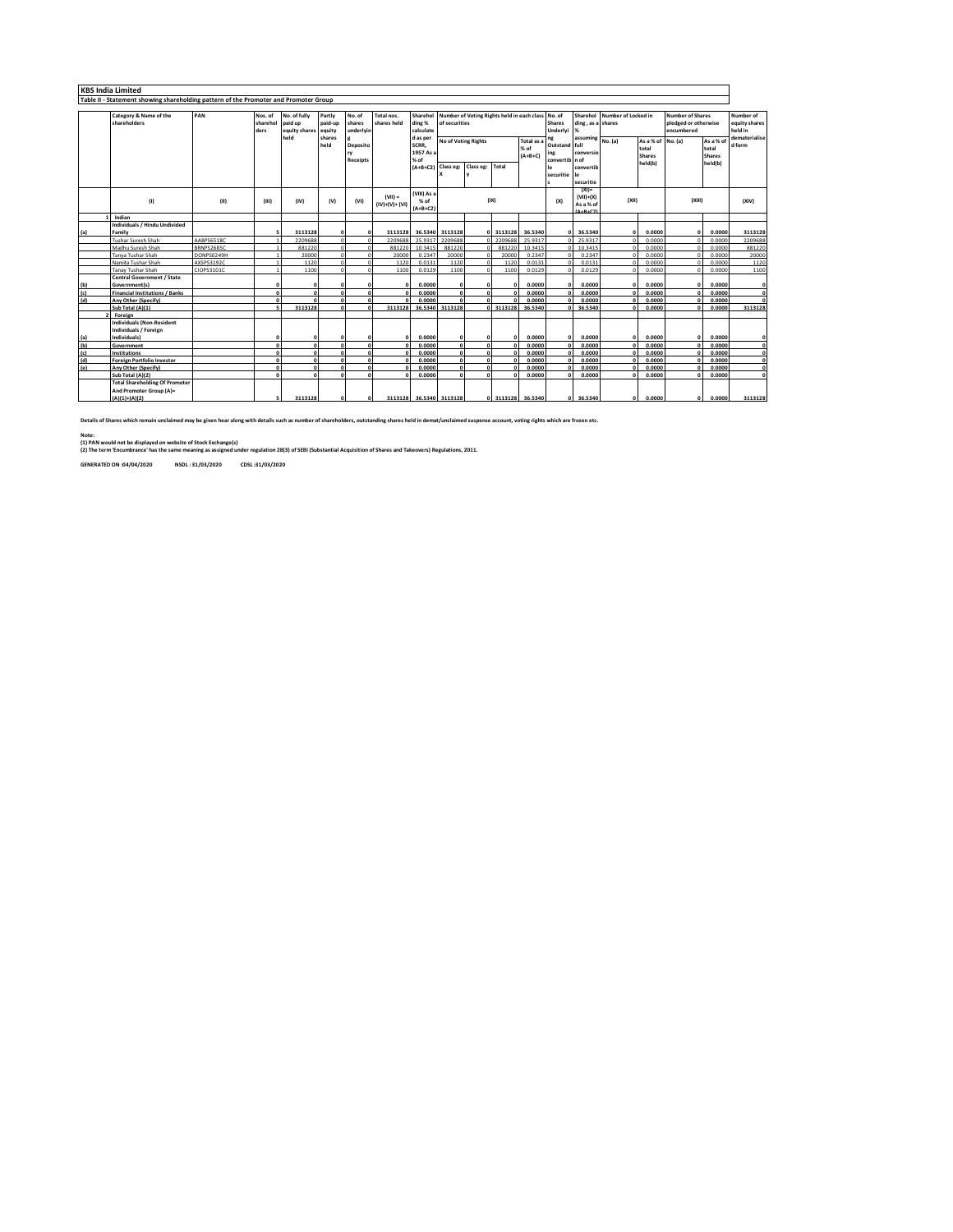|                       | <b>KBS India Limited</b>                                                                                                                                                                                                     |                   |                  |                       |                  |                          |                         |                     |                        |                            |                     |                                   |                          |                          |                          |                        |                      |                          |                          |
|-----------------------|------------------------------------------------------------------------------------------------------------------------------------------------------------------------------------------------------------------------------|-------------------|------------------|-----------------------|------------------|--------------------------|-------------------------|---------------------|------------------------|----------------------------|---------------------|-----------------------------------|--------------------------|--------------------------|--------------------------|------------------------|----------------------|--------------------------|--------------------------|
|                       | Table III - Statement showing shareholding pattern of the Public shareholder                                                                                                                                                 |                   |                  |                       |                  |                          |                         |                     |                        |                            |                     |                                   |                          |                          |                          |                        |                      |                          |                          |
|                       | PAN<br>Category & Name of the<br>Nos. of<br>No. of fully<br>Partly<br>No. of<br>Total nos.<br>Sharehol<br>Number of Voting Rights held in each class<br>No. of<br>Sharehol<br>Number of Locked in<br><b>Number of Shares</b> |                   |                  |                       |                  |                          |                         |                     |                        |                            |                     |                                   |                          |                          |                          |                        |                      |                          |                          |
|                       |                                                                                                                                                                                                                              |                   |                  |                       |                  |                          |                         |                     |                        |                            |                     |                                   |                          |                          |                          |                        |                      |                          | Number of                |
|                       | shareholders                                                                                                                                                                                                                 |                   | sharehol<br>ders | paid up               | paid-up          | shares<br>underlyin      | shares held             | ding %<br>calculate | of securities          |                            |                     | <b>Shares</b>                     | ding, as                 | shares                   |                          | encumbered             | pledged or otherwise | equity shares<br>held in |                          |
|                       |                                                                                                                                                                                                                              |                   |                  | equity shares<br>held | equity<br>shares |                          |                         | d as per            |                        |                            |                     | Underlyin a %<br>assuming No. (a) |                          |                          |                          |                        |                      | dematerialise            |                          |
|                       |                                                                                                                                                                                                                              |                   |                  |                       | held             | Deposito                 |                         | SCRR,               |                        | <b>No of Voting Rights</b> |                     | Total as:                         | Outstand full            |                          |                          | As a % of              | No. (a)              | As a % o                 | d form                   |
|                       |                                                                                                                                                                                                                              |                   |                  |                       |                  | ry                       |                         | 1957 As a           |                        |                            |                     | % of                              | ing                      | conversio                |                          | total                  |                      | total                    |                          |
|                       |                                                                                                                                                                                                                              |                   |                  |                       |                  | <b>Receipts</b>          |                         | % of                |                        |                            |                     | $(A+B+C)$                         | convertib                | n of                     |                          | <b>Shares</b>          |                      | <b>Shares</b><br>held(b) |                          |
|                       |                                                                                                                                                                                                                              |                   |                  |                       |                  |                          |                         | $(A+B+C2)$          | Class eg:              | Class eg:                  | Total               |                                   |                          | convertib                |                          | held(b)                |                      |                          |                          |
|                       |                                                                                                                                                                                                                              |                   |                  |                       |                  |                          |                         |                     |                        |                            |                     |                                   | securities               | le                       |                          |                        |                      |                          |                          |
|                       |                                                                                                                                                                                                                              |                   |                  |                       |                  |                          |                         |                     |                        |                            |                     |                                   | (including               | securities               |                          |                        |                      |                          |                          |
|                       |                                                                                                                                                                                                                              |                   |                  |                       |                  |                          | $(VII) =$               | (VIII) As a         |                        |                            |                     |                                   |                          | (XI)                     |                          |                        |                      |                          |                          |
|                       | (1)                                                                                                                                                                                                                          | (11)              | (III)            | (IV)                  | (V)              | (VI)                     | $(IV)+(V)+(VI)$         | % of                |                        |                            | (IX)                |                                   | (X)                      | $(VII)+(X)$<br>As a % of | (XII)                    |                        |                      | (X  )                    | (XIV)                    |
|                       |                                                                                                                                                                                                                              |                   |                  |                       |                  |                          |                         | $(A+B+C2)$          |                        |                            |                     |                                   |                          |                          |                          |                        |                      |                          |                          |
|                       | Institutions                                                                                                                                                                                                                 |                   |                  |                       |                  |                          |                         |                     |                        |                            |                     |                                   |                          |                          |                          |                        |                      |                          |                          |
| (a)                   | <b>Mutual Fund</b>                                                                                                                                                                                                           |                   | n                |                       |                  | $\mathbf{r}$             | n                       | 0.0000              | $\Omega$               | $\mathbf 0$                | $\Omega$            | 0.0000                            | 0                        | 0.0000                   | $\Omega$                 | 0.0000 NA              |                      | <b>NA</b>                | $\mathbf{0}$             |
| (b)                   | <b>Venture Capital Funds</b>                                                                                                                                                                                                 |                   | $\sqrt{2}$       |                       |                  | $\Omega$                 |                         | 0.0000              | $\mathbf 0$            | $\mathbf{0}$               | $\Omega$            | 0.0000                            | $\mathbf{0}$             | 0.0000                   | $\Omega$                 | 0.0000 NA              |                      | <b>NA</b>                | $\mathbf{0}$             |
| (c)                   | <b>Alternate Investment Funds</b>                                                                                                                                                                                            |                   | $\mathbf{r}$     | $\sqrt{2}$            | $\sqrt{2}$       | $\mathbf{0}$             | $\sqrt{2}$              | 0.0000              | $\mathbf{o}$           | $\mathbf{0}$               | $\mathbf{a}$        | 0.0000                            | <sub>n</sub>             | 0.0000                   |                          | 0.0000 NA              |                      | <b>NA</b>                | $\mathbf 0$              |
|                       | <b>Foreign Venture Capital</b>                                                                                                                                                                                               |                   |                  |                       |                  |                          |                         |                     |                        |                            |                     |                                   |                          |                          |                          |                        |                      |                          |                          |
| (d)                   | <b>Investors</b>                                                                                                                                                                                                             |                   | $\mathbf{a}$     | $\mathbf{a}$          | $\mathbf{a}$     | $\mathbf{0}$             | $\sqrt{2}$              | 0.0000              | $\mathbf{o}$           |                            | $\mathbf{o}$        | 0.0000                            | 0                        | 0.0000                   | $\mathbf{0}$             | 0.0000 NA              |                      | <b>NA</b>                | $\Omega$<br>$\mathbf{0}$ |
| (e)<br>$\overline{f}$ | <b>Foreign Portfolio Investor</b><br><b>Financial Institutions / Banks</b>                                                                                                                                                   |                   |                  |                       |                  | $\mathbf{0}$             |                         | 0.0000<br>0.0000    | $\mathbf 0$            | $\mathbf 0$<br>$\mathbf 0$ | $\Omega$            | 0.0000<br>0.0000                  | $\Omega$                 | 0.0000<br>0.0000         | $\Omega$                 | 0.0000 NA<br>0.0000 NA |                      | <b>NA</b><br><b>NA</b>   | $\mathbf{0}$             |
| (g)                   | <b>Insurance Companies</b>                                                                                                                                                                                                   |                   | $\mathbf{r}$     | n                     | $\Omega$         | $\mathbf{0}$             | o                       | 0.0000              | $\mathbf{o}$           | o                          | $\mathbf 0$         | 0.0000                            | $\mathbf{0}$             | 0.0000                   | $\Omega$                 | 0.0000 NA              |                      | <b>NA</b>                | 0                        |
|                       | <b>Provident Funds/ Pension</b>                                                                                                                                                                                              |                   |                  |                       |                  |                          |                         |                     |                        |                            |                     |                                   |                          |                          |                          |                        |                      |                          |                          |
| (h)                   | <b>Funds</b>                                                                                                                                                                                                                 |                   |                  |                       |                  |                          |                         | 0.0000              | $\Omega$               | $\Omega$                   | $\Omega$            | 0.0000                            |                          | 0.0000                   |                          | 0.0000                 | <b>NA</b>            | <b>NA</b>                | $\mathbf{0}$             |
| (i)                   | Any Other (Specify)                                                                                                                                                                                                          |                   | $\Omega$         | n                     | $\Omega$         | $\mathbf{0}$             | o                       | 0.0000              | $\mathbf 0$            | o                          | $\mathbf 0$         | 0.0000                            | $\mathbf{0}$             | 0.0000                   | $\Omega$                 | 0.0000 NA              |                      | <b>NA</b>                | $\mathbf{0}$             |
|                       | Sub Total (B)(1)                                                                                                                                                                                                             |                   | $\mathbf{r}$     | $\mathbf{a}$          | $\sqrt{2}$       | $\mathbf{a}$             | $\sqrt{2}$              | 0.0000              | $\sqrt{2}$             | $\mathbf{o}$               | $\mathbf{a}$        | 0.0000                            | n                        | 0.0000                   | $\mathbf{a}$             | 0.0000 NA              |                      | <b>NA</b>                | $\mathbf 0$              |
|                       | <b>Central Government/ State</b>                                                                                                                                                                                             |                   |                  |                       |                  |                          |                         |                     |                        |                            |                     |                                   |                          |                          |                          |                        |                      |                          |                          |
|                       | Government(s)/ President of                                                                                                                                                                                                  |                   |                  |                       |                  |                          |                         |                     |                        |                            |                     |                                   |                          |                          |                          |                        |                      |                          |                          |
|                       | India                                                                                                                                                                                                                        |                   |                  |                       |                  |                          |                         |                     |                        |                            |                     |                                   |                          |                          |                          |                        |                      |                          |                          |
|                       | Sub Total (B)(2)                                                                                                                                                                                                             |                   | $\mathbf{a}$     | $\mathbf{r}$          |                  | $\mathbf 0$              | $\mathbf{a}$            | 0.0000              | $\mathbf{o}$           | $\mathbf{o}$               | $\mathbf{0}$        | 0.0000                            | $\mathbf{a}$             | 0.0000                   | $\mathbf{0}$             | 0.0000 NA              |                      | <b>NA</b>                | $\mathbf{0}$             |
|                       | Non-Institutions                                                                                                                                                                                                             |                   |                  |                       |                  |                          |                         |                     |                        |                            |                     |                                   |                          |                          |                          |                        |                      |                          |                          |
| (a)                   | Individuals                                                                                                                                                                                                                  |                   |                  |                       |                  |                          |                         |                     |                        |                            |                     |                                   |                          |                          |                          |                        | <b>NA</b>            | <b>NA</b>                |                          |
|                       | i. Individual shareholders                                                                                                                                                                                                   |                   |                  |                       |                  |                          |                         |                     |                        |                            |                     |                                   |                          |                          |                          |                        |                      |                          |                          |
|                       | holding nominal share capital<br>up to Rs. 2 lakhs.                                                                                                                                                                          |                   | 725              | 846563                |                  | n                        | 846563                  | 9.9348              | 846563                 |                            | 846563              | 9.9348                            |                          | 9.9348                   |                          | 0.0000 NA              |                      | <b>NA</b>                | 729128                   |
|                       |                                                                                                                                                                                                                              |                   |                  |                       |                  |                          |                         |                     |                        |                            |                     |                                   |                          |                          |                          |                        |                      |                          |                          |
|                       | ii. Individual shareholders                                                                                                                                                                                                  |                   |                  |                       |                  |                          |                         |                     |                        |                            |                     |                                   |                          |                          |                          |                        |                      |                          |                          |
|                       | holding nominal share capital in                                                                                                                                                                                             |                   |                  |                       |                  |                          |                         |                     |                        |                            |                     |                                   |                          |                          |                          |                        |                      |                          |                          |
|                       | excess of Rs. 2 lakhs.                                                                                                                                                                                                       |                   | 21               | 4134659               |                  | $\mathbf{0}$             | 4134659                 | 48.5221             | 4134659                | $\mathbf 0$                | 4134659             | 48.5221                           | $\Omega$                 | 48.5221                  | $\Omega$                 | 0.0000 NA              |                      | <b>NA</b>                | 4109659                  |
|                       | leet Ketan Shah                                                                                                                                                                                                              | <b>BOKPS8623A</b> |                  | 596460                | $\Omega$         | $\mathbf 0$              | 596460                  | 6.9997              | 596460                 | $\mathbf 0$                | 596460              | 6.9997                            | $\circ$                  | 6.9997                   | $\mathbf{0}$             | 0.0000 NA              |                      | <b>NA</b>                | 596460                   |
|                       | lignesh Suresh Kanakia                                                                                                                                                                                                       | AGQPK7296J        |                  | 122544                | $\Omega$         | $\mathbf 0$              | 122544                  | 1.4381              | 122544                 | $\pmb{0}$                  | 122544              | 1.4381                            | $\circ$                  | 1.4383                   | $\mathbf{0}$             | 0.0000 NA              |                      | <b>NA</b>                | 122544                   |
|                       | Kalavati Suresh Kanakia                                                                                                                                                                                                      | AAHPK3948A        |                  | 395779                |                  | $\Omega$                 | 395779                  | 4.6446              | 395779                 | $\mathbf 0$                | 395779              | 4.6446                            |                          | 4.6446                   |                          | 0.0000 NA              |                      | <b>NA</b>                | 395779                   |
|                       | Ketan Babulal Shah                                                                                                                                                                                                           | AAFPS0285A        |                  | 900000                | $\Omega$         | $\mathbf 0$              | 900000                  | 10.5619             | 900000                 | $\mathbf 0$                | 900000              | 10.5619                           | $\Omega$                 | 10.5619                  | $\Omega$                 | 0.0000 NA              |                      | <b>NA</b>                | 900000                   |
|                       | Sandeep P Shah                                                                                                                                                                                                               | AAEPS0664E        |                  | 463972                | $\Omega$         | $\mathbf 0$              | 463972                  | 5.4449              | 463972                 | $\circ$                    | 463972              | 5.4449                            | $\Omega$                 | 5.4449                   | $\mathbf{0}$             | 0.0000 NA              |                      | <b>NA</b>                | 463972                   |
|                       | Vaishali Jignesh Kanakia                                                                                                                                                                                                     | AGPPK1927K        |                  | 157416                |                  |                          | 157416                  | 1.8473              | 157416                 | $\Omega$                   | 157416              | 1.847                             |                          | 1.847                    |                          | 0.0000 NA              |                      | <b>NA</b>                | 157416                   |
|                       | Yogesh H Chandawala                                                                                                                                                                                                          | AEBPC9469A        | $\Omega$         | 1047769<br>$\Omega$   | $\Omega$         | $\Omega$<br>$\mathbf{0}$ | 1047769<br>$\mathbf{0}$ | 12.2960<br>0.0000   | 1047769<br>$\mathbf 0$ | $\Omega$<br>$\mathbf 0$    | 1047769<br>$\Omega$ | 12.2960<br>0.0000                 | $\Omega$<br>$\mathbf{0}$ | 12.2960<br>0.0000        | $\Omega$<br>$\mathbf{0}$ | 0.0000 NA<br>0.0000 NA |                      | <b>NA</b><br><b>NA</b>   | 1047769<br>$\mathbf{0}$  |
| (b)                   | <b>NBFCs registered with RBI</b><br><b>Trust Employee</b>                                                                                                                                                                    |                   |                  |                       |                  | $\overline{ }$           |                         | 0.0000              |                        |                            |                     | 0.0000                            |                          | 0.0000                   |                          | 0.0000 NA              |                      | <b>NA</b>                | $\Omega$                 |
|                       |                                                                                                                                                                                                                              |                   |                  |                       |                  |                          |                         |                     |                        |                            |                     |                                   |                          |                          |                          |                        |                      |                          |                          |
|                       | <b>Overseas Depositories (holding</b>                                                                                                                                                                                        |                   |                  |                       |                  |                          |                         |                     |                        |                            |                     |                                   |                          |                          |                          |                        |                      |                          |                          |
| (d)                   | DRs) (balancing figure)                                                                                                                                                                                                      |                   |                  |                       |                  |                          |                         | 0.0000              |                        |                            |                     | 0.000                             |                          | 0.0000                   |                          | 0.0000 NA              |                      | <b>NA</b>                |                          |
| (e)                   | Any Other (Specify)                                                                                                                                                                                                          |                   | 31               | 426838                | $\sqrt{2}$       | $\mathbf{0}$             | 426838                  | 5.0091              | 426838                 | $\mathbf 0$                | 426838              | 5.0091                            | $\mathbf{0}$             | 5.0091                   | $\Omega$                 | 0.0000 NA              |                      | <b>NA</b>                | 426738                   |
|                       | <b>Hindu Undivided Family</b>                                                                                                                                                                                                |                   | 17               | 245624                | $\Omega$         | $\mathbf{0}$             | 245624                  | 2.8825              | 245624                 | $\mathbf 0$                | 245624              | 2.8825                            | $\mathbf{0}$             | 2.8825                   | $\mathbf{0}$             | 0.0000 NA              |                      | <b>NA</b>                | 245624                   |
|                       | Manoj Bhimshi Gala                                                                                                                                                                                                           | AAJHM8521K        |                  | 186430                |                  | $\Omega$                 | 186430                  | 2.1878              | 186430                 | $\mathbf 0$                | 186430              | 2.1878                            |                          | 2.1878                   |                          | 0.0000 NA              |                      | <b>NA</b>                | 186430                   |
|                       | Non Resident Indians (Repat)                                                                                                                                                                                                 |                   |                  | 69875                 | $\Omega$         | $\Omega$                 | 69875                   | 0.8200              | 69875                  | $\mathbf 0$                | 69875               | 0.8200                            | O                        | 0.8200                   | $\Omega$                 | 0.0000 NA              |                      | <b>NA</b>                | 69875                    |
|                       | <b>Clearing Member</b>                                                                                                                                                                                                       |                   |                  | 180                   | $\Omega$         | $\mathbf{0}$             | 180                     | 0.0021              | 180                    | $\mathbf{0}$               | 180                 | 0.0021                            | $\mathbf{0}$             | 0.0021                   | $\mathbf{0}$             | 0.0000 NA              |                      | <b>NA</b>                | 180                      |
|                       | <b>Bodies Corporate</b>                                                                                                                                                                                                      |                   | 12               | 111159                | $\sqrt{2}$       | $\overline{\mathbf{0}}$  | 111159                  | 1.3045              | 111159                 | 0                          | 111159              | 1.3045                            | n.                       | 1.3045                   | $\Omega$                 | 0.0000 NA              |                      | <b>NA</b>                | 111059                   |
|                       | Sub Total (B)(3)                                                                                                                                                                                                             |                   | 777              | 5408060               | $\Omega$         | $\Omega$                 | 5408060                 | 63.4660             | 5408060                | $\mathbf{0}$               | 5408060             | 63.4660                           | ۵l                       | 63.4660                  | $\Omega$                 | 0.0000 NA              |                      | <b>NA</b>                | 5265525                  |
|                       | <b>Total Public Shareholding (B)=</b>                                                                                                                                                                                        |                   |                  |                       |                  |                          |                         |                     |                        |                            |                     |                                   |                          |                          |                          |                        |                      |                          |                          |
|                       | $(B)(1)+(B)(2)+(B)(3)$                                                                                                                                                                                                       |                   | 777              | 5408060               |                  | $\mathbf{r}$             | 5408060                 | 63.4660             | 5408060                |                            | 5408060             | 63.4660                           |                          | 63.4660                  |                          | 0.0000 NA              |                      | <b>NA</b>                | 5265525                  |

Details of the shareholders acting as persons in Concert including their Shareholding (No. and %):<br>Details of Shares which remain unclaimed may be given hear along with details such as number of shareholders, outstanding s

Note:<br>(1) PAN would not be displayed on website of Stock Exchange(s).<br>(2) The above format needs to be disclosed along With the name of following persons:Institutions/Non Institutions holding more than 1% of total number o